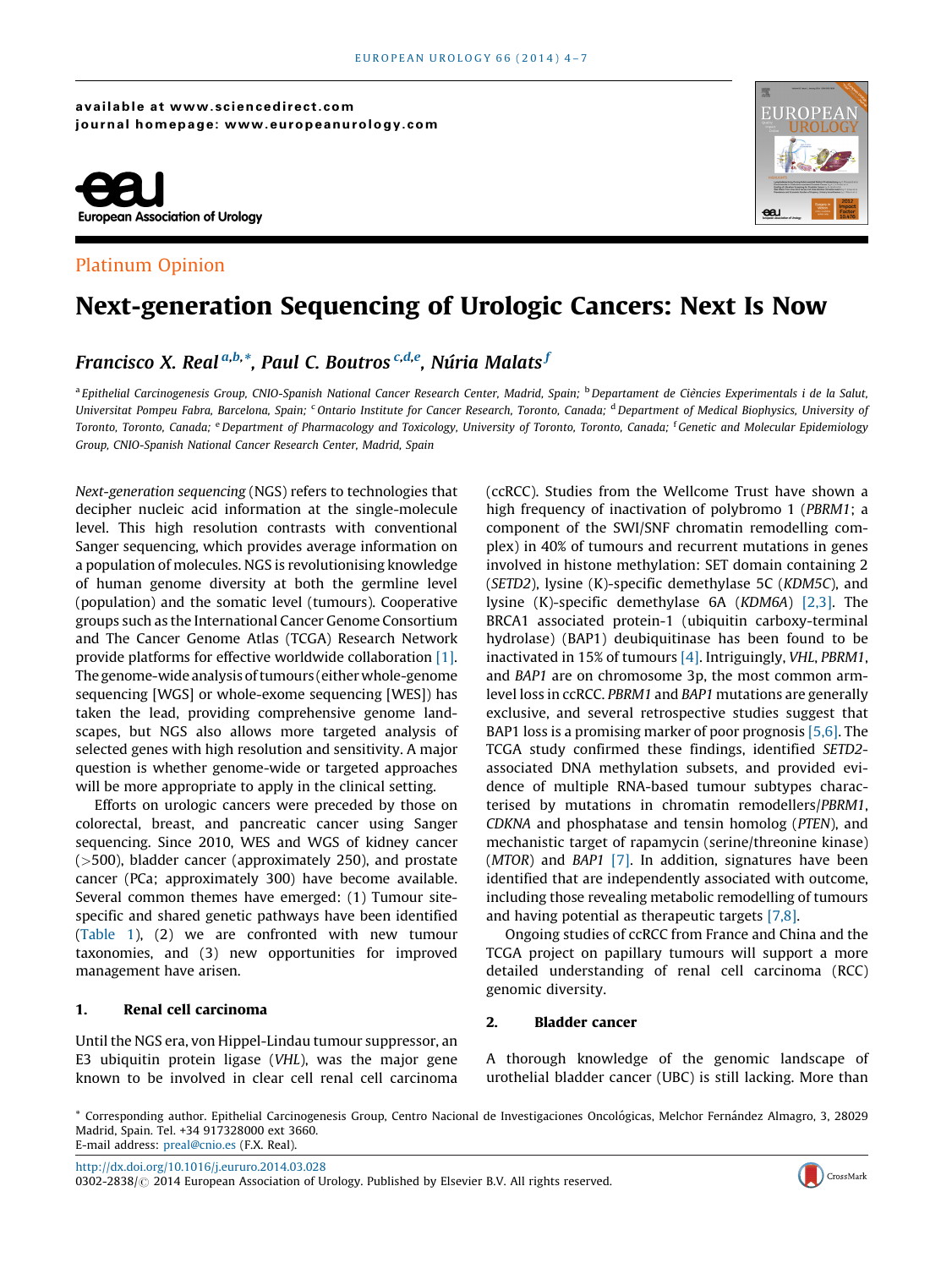|                                                 | Renal cell carcinoma<br>( >500)      | Urothelial bladder cancer<br>(approximately 250) | Prostate cancer<br>(approximately 300) |
|-------------------------------------------------|--------------------------------------|--------------------------------------------------|----------------------------------------|
| P <sub>53</sub>                                 | <b>TP53</b>                          | TP53, MDM2                                       | <b>TP53</b>                            |
| Histone modifications/<br>chromatin remodelling | PBRM1, SETD2, AID1A,<br>KDM5C, KDM6A | ARID1A, KDM6A, CREBBP, EP300, MLL1-3             | MLL <sub>2</sub>                       |
| PI3K/mTOR                                       | MTOR, PIK3CA                         | PIC3CA, PTEN, TSC1                               | <b>PTEN</b>                            |
| Transcription                                   | VHL/HIF1a                            | RXRA, ER                                         | AR, MED12, SPOP                        |
| Cell cycle                                      | CDKN2A                               | CDKN2A, CDKN1A, cyclin E, E2F3, MYC              |                                        |
| Hypoxia                                         | VHL/HIF1A                            |                                                  |                                        |
| Receptor tyrosine kinases                       |                                      | FGFR3, ERBB1, ERBB2, ERBB3                       |                                        |
| Cohesin                                         |                                      | STAG2                                            |                                        |
| DNA repair                                      |                                      | ATM, ERCC2, FANCA                                |                                        |
| Oxidative stress                                |                                      | NFE2L2, TXNIP                                    |                                        |
| Genomic rearrangements                          | SFPO-TFE3                            | FGFR3-TACC3, ERBB2-associated                    | TMPRSS-ERG and related                 |
| Other genetic features                          |                                      | APOBEC signature hypermutation                   | Punctuated evolution                   |
|                                                 |                                      |                                                  | C-class tumours, with few SNVs         |
| SNV = single-nucleotide variant.                |                                      |                                                  |                                        |

<span id="page-1-0"></span>

| Table 1 – Summary of the main pathways/genes altered in urologic tumours, identified using next-generation sequencing |  |  |  |  |  |  |
|-----------------------------------------------------------------------------------------------------------------------|--|--|--|--|--|--|
|-----------------------------------------------------------------------------------------------------------------------|--|--|--|--|--|--|

50% of UBCs are low-grade, non–muscle-invasive bladder cancers (NMIBCs), yet only few of their genomes (approximately 10) have been sequenced. A Chinese project has focused mainly on high-grade NMIBC and muscle-invasive bladder cancers (MIBCs), whereas the TCGA has exclusively analysed MIBC [\[9–11\]](#page-3-0). Therefore, we still await a detailed comparison of NMIBC and MIBC.

WES has revealed mutations in chromatin modifiers/ remodellers, including AT rich interactive domain 1A (SWIlike) (ARID1A), KDM6A, CREB binding protein (CREBBP), E1A binding protein p300 (EP300), MLL1–3, and nuclear receptor corepressor (NCOR) [\[9–12\].](#page-3-0) Recent studies have highlighted alterations in stromal antigen 2 (STAG2) and other genes involved in chromosome segregation acting as tumour suppressors [\[10–12\].](#page-3-0) The mechanisms through which these genes participate in UBC are unknown; STAG2 inactivation is preferentially associated with low-grade NMIBC. Nucleotide excision repair (excision repair crosscomplementation group 2 [ERCC2], associated with a distinct mutational pattern) and homologous recombination (ataxia telangiectasia mutated [ATM], Fanconi anaemia, among others) pathways also are frequently mutated [\[10–12\].](#page-3-0) The TCGA has identified mutations in nuclear factor, erythroid 2-like 2 (NFE2L2) and thioredoxin interacting protein (TXNIP), involved in the response to oxidative stress, in 15% of tumours. An apolipoprotein B mRNA editing enzyme, catalytic polypeptide-like 3B (APOBEC3B)–associated signature accounts for >50% of single nucleotide variants (SNVs). MIBC subgroups have been defined based on copy-number changes as well as RNA expression [\[11\].](#page-3-0) These studies have suggested putative therapeutic targets including receptor tyrosine kinases (fibroblast growth factor receptor 3 and ERBB1, ERBB2, and ERBB3, both through mutations and gene rearrangements), nuclear receptors, heat shock proteins, and proteins involved in glycolysis and cell cycle. Sequencing of tumours from exceptional-responder patients has uncovered the predictive potential of tuberous sclerosis 1 (TSC1) mutations for response to everolimus [\[13\].](#page-3-0)

The completion of the TCGA project and the expansion of the Chinese initiative will provide a more comprehensive map of aggressive tumours. The UROMOL Consortium plans to complete RNA-sequencing analysis of 1000 NMIBCs. New projects are required to determine the genomic landscape of specific tumour subtypes, such as micropapillary, plasmacytoid, and squamous carcinomas, and of tumours from selected patient populations (eg, nonsmokers, women).

#### 3. Prostate cancer

PCa was the last of the common tumour types to have its genome sequenced [\[14\]](#page-3-0). Initial studies focused on a broadbased characterisation of PCa. The identification of complex multichromosomal genomic rearrangement loops [\[14\]](#page-3-0) and of recurrent speckle-type POZ protein (SPOP), forkhead box A1 (FOXA1), MLL2, and mediator complex subunit 12 (MED12) mutations has shed new light on PCa genetics  $[15,16]$ . The PCa genome appears to be characterised by rare SNV and frequent copy-number aberrations and genomic rearrangements, termed a C-class tumour type. These rearrangements seem to arise in a punctuated manner, driving clonal expansion and evolution [\[17\]](#page-3-0).

Initial sequencing surveys did not provide deep insight into either PCa treatment or prognosis. Subsequent work has focused on specific disease subgroups. An elegant study of pretreatment metastatic PCa revealed mutational profiles comparable to earlier stage disease and the functional impact of FOXA1 mutations in androgen responsiveness [\[18\].](#page-3-0) Another focused report of 11 early-onset tumours showed distinct, age-related, mutational profiles as well as sustained dysregulation of androgen signalling [\[19\]](#page-3-0).

The studies discussed have set the stage for statistically well-powered, genomically comprehensive projects interrogating well-defined clinical cohorts [\(Fig. 1\)](#page-2-0). These largescale projects will answer fundamental questions about PCa, including its mutation-driving profiles. By integrating these diverse data sets, we will begin to assemble a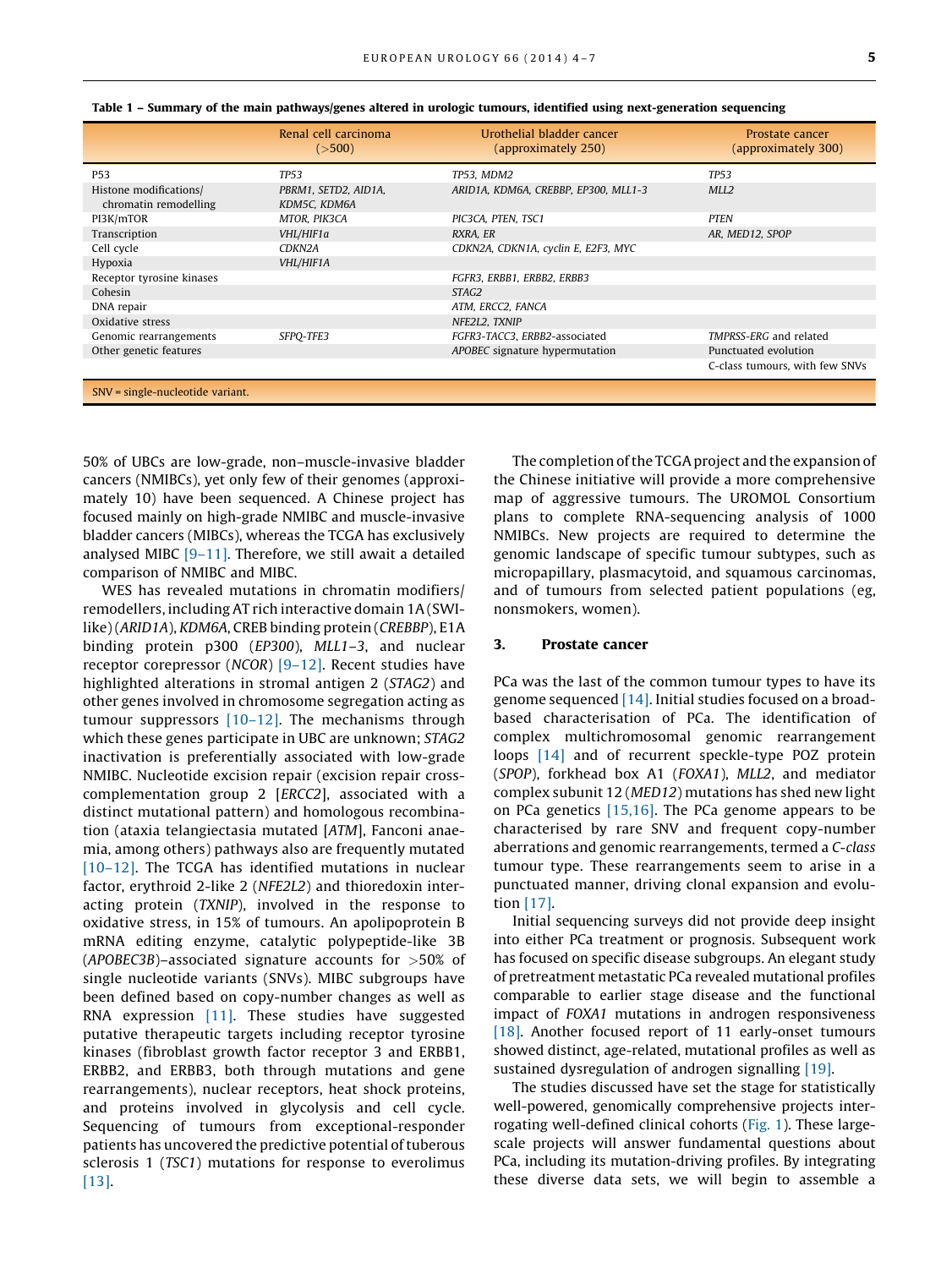<span id="page-2-0"></span>

Fig. 1 – Summary of ongoing projects in prostate cancer (PCa) using next-generation sequencing. A French project focuses on PCa within the French Caribbean islands; a British project studies intratumoural and ethnic heterogeneity; a German project analyses early-onset PCa; and a Canadian project focuses on intratumoural heterogeneity and risk stratification of intermediate-risk PCa. The US Cancer Genome Atlas Research Network project provides a large-scale survey across all localised risk groups and will serve as a useful validation cohort. Finally, Stand Up to Cancer has created two PCa ''dream teams,'' one focusing on metastatic disease and the other on linking genomic profiles to treatment selection. CPRC = castration-resistant prostate cancer; ICGC = International Cancer Genome Consortium; PINs = prostatic intraepithelial neoplasia; TCGA = The Cancer Genome Atlas.

temporal and spatial understanding of the evolution of the PCa genome.

## 4. NGS: Beyond description and towards patient management

There is a substantial expectation that the power of NGS will be revealed at additional levels, including understanding tumour progression, aetiology, prevention, and early detection.

Studies in ccRCC have shown the complex phylogeny and branching evolution of tumour subpopulations and the occurrence of convergent evolution (ie, distinct subclones of the tumour independently acquiring different mutations, converging in functional inactivation of a given gene) [\[20\]](#page-3-0). Most genetic alterations in a tumour, in fact, appear to be subclonal, and intratumoural heterogeneity reveals patterns that are parallel to those observed when comparing tumours from different patients (M. Gerlinger, unpubl. data). Similar diversity has emerged from single-cell exome sequencing in RCC [\[21\]](#page-3-0).

A case in point is the study of aristolochic acid– associated (AAA) upper urinary tract urothelial tumours (UTUCs) [\[22\]](#page-3-0). AAA-UTUCs were first reported in the context of Balkan nephropathy and were found to display an  $A > T$ mutational signature in tumour protein p53 (TP53). Two recent WES and WGS studies have confirmed this signature at the genome-wide level and have shown a high mutational rate (150 mutations per megabase pair [Mbp] compared with 111 mutations per Mbp in melanoma and lower rates in tobacco-associated cancers) as well as a preference for splice acceptor site mutations. Interestingly, the culprit genes involved in AAA-UTUC overlap with non-AAA urothelial cancers [\[22,23\]](#page-3-0).

#### 5. Conclusions

NGS technology is already providing new knowledge about the molecular pathogenesis of cancer. The common players involved in the major urologic tumours have likely been identified, but the ''long tail'' of mutations remains poorly characterised. It may well be that many new and targetable mutations remain to be discovered and that differences according to tumour subtype or population characteristics (sex, age, environmental exposure) will emerge. The recent approval of NGS technology for clinical application by the US Food and Drug Administration sets the stage for a transformation in precision medicine.

Conflicts of interest: The authors have nothing to disclose.

Funding support: Work in the authors' laboratories is supported, in part, by grants from Ministerio de Economía y Competitividad, Madrid (grants Consolíder ONCOBIO and SAF2011-15934-E) to Francisco X. Real; Instituto de Salud Carlos III (grants G03/174, 00/0745, PI051436, PI061614, G03/ 174, and Red Temática de Investigación Cooperativa en Cáncer (RTICC grant #RD12/0036/0050) to Francisco X. Real and Núria Malats; Asociación Española Contra el Cáncer to Francisco X. Real and Núria Malats; European Community Seventh Framework program #201663 to Francisco X. Real and Núria Malats and ESGI #262055 to Núria Malats; US NIH-RO1-CA089715 to Francisco X. Real and Núria Malats; Ontario Institute for Cancer Research through funding provided by the Government of Ontario to Paul C. Boutros; and Prostate Cancer Canada and the Movember Foundation Grant #RS2014-01 to Paul C. Boutros. Paul C. Boutros was supported by a Terry Fox Research Institute New Investigator Award.

#### Acknowledgments

We thank I. Varela for comments on a prior version of the manuscript.